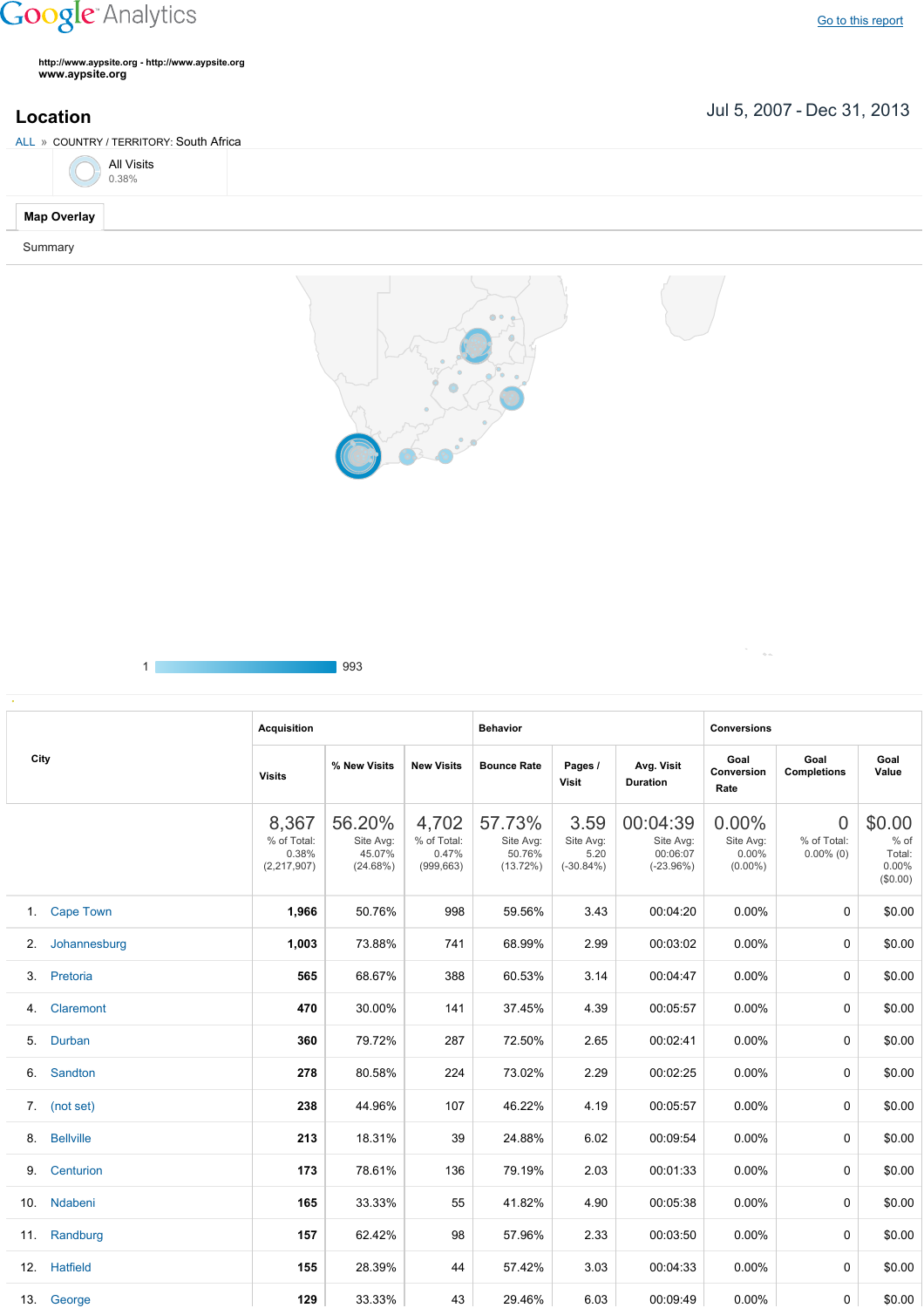|     | 14. Rosebank              | 128 | 76.56%  | 98             | 60.16% | 3.46  | 00:04:33 | $0.00\%$ | 0 | \$0.00 |
|-----|---------------------------|-----|---------|----------------|--------|-------|----------|----------|---|--------|
|     | 15. Berea                 | 119 | 47.06%  | 56             | 67.23% | 2.62  | 00:03:16 | 0.00%    | 0 | \$0.00 |
|     | 16. Parow                 | 107 | 31.78%  | 34             | 26.17% | 7.46  | 00:10:09 | $0.00\%$ | 0 | \$0.00 |
|     | 17. Oakdale               | 103 | 9.71%   | 10             | 11.65% | 9.79  | 00:12:40 | 0.00%    | 0 | \$0.00 |
|     | 18. Port Elizabeth        | 100 | 67.00%  | 67             | 56.00% | 4.06  | 00:07:45 | $0.00\%$ | 0 | \$0.00 |
|     | 19. Stellenbosch          | 96  | 40.62%  | 39             | 42.71% | 3.80  | 00:04:09 | $0.00\%$ | 0 | \$0.00 |
|     | 20. Paarden Eiland        | 94  | 37.23%  | 35             | 60.64% | 5.26  | 00:08:16 | 0.00%    | 0 | \$0.00 |
|     | 21. Constantia Park       | 89  | 29.21%  | 26             | 58.43% | 3.71  | 00:08:08 | $0.00\%$ | 0 | \$0.00 |
|     | 22. Lynnwood              | 89  | 15.73%  | 14             | 57.30% | 2.42  | 00:03:44 | $0.00\%$ | 0 | \$0.00 |
|     | 23. Glenwood              | 88  | 76.14%  | 67             | 60.23% | 4.35  | 00:06:35 | $0.00\%$ | 0 | \$0.00 |
|     | 24. Bramley               | 79  | 54.43%  | 43             | 59.49% | 4.25  | 00:03:37 | $0.00\%$ | 0 | \$0.00 |
|     | 25. Auckland Park         | 78  | 78.21%  | 61             | 58.97% | 3.15  | 00:02:45 | $0.00\%$ | 0 | \$0.00 |
|     | 26. Soweto                | 73  | 64.38%  | 47             | 83.56% | 1.99  | 00:03:15 | $0.00\%$ | 0 | \$0.00 |
|     | 27. Hyde Park             | 58  | 56.90%  | 33             | 70.69% | 2.19  | 00:03:01 | $0.00\%$ | 0 | \$0.00 |
|     | 28. Parktown              | 56  | 35.71%  | 20             | 39.29% | 8.45  | 00:18:13 | $0.00\%$ | 0 | \$0.00 |
| 29. | <b>Bloemfontein</b>       | 55  | 83.64%  | 46             | 89.09% | 1.20  | 00:00:11 | $0.00\%$ | 0 | \$0.00 |
|     | 30. Pinetown              | 53  | 52.83%  | 28             | 43.40% | 4.62  | 00:05:20 | $0.00\%$ | 0 | \$0.00 |
| 31. | Die Hoewes                | 50  | 32.00%  | 16             | 68.00% | 3.08  | 00:04:03 | 0.00%    | 0 | \$0.00 |
| 32. | <b>Epping Industria 1</b> | 48  | 18.75%  | 9              | 18.75% | 4.12  | 00:03:51 | $0.00\%$ | 0 | \$0.00 |
| 33. | Pietermaritzburg          | 43  | 86.05%  | 37             | 69.77% | 1.84  | 00:01:37 | $0.00\%$ | 0 | \$0.00 |
|     | 34. Midrand               | 40  | 50.00%  | 20             | 57.50% | 4.48  | 00:06:44 | $0.00\%$ | 0 | \$0.00 |
| 35. | Roodepoort                | 40  | 85.00%  | 34             | 70.00% | 3.52  | 00:01:40 | 0.00%    | 0 | \$0.00 |
|     | 36. Wynberg               | 40  | 57.50%  | 23             | 55.00% | 2.58  | 00:04:11 | $0.00\%$ | 0 | \$0.00 |
|     | 37. Saxonwold             | 38  | 68.42%  | 26             | 68.42% | 5.13  | 00:02:25 | $0.00\%$ | 0 | \$0.00 |
|     | 38. Benmore Gardens       | 38  | 57.89%  | 22             | 60.53% | 2.53  | 00:04:39 | $0.00\%$ | 0 | \$0.00 |
|     | 39. Westgate              | 35  | 40.00%  | 14             | 22.86% | 10.03 | 00:12:57 | $0.00\%$ | 0 | \$0.00 |
|     | 40. Germiston             | 33  | 75.76%  | 25             | 60.61% | 3.03  | 00:03:12 | $0.00\%$ | 0 | \$0.00 |
|     | 41. Kempton Park          | 28  | 82.14%  | 23             | 50.00% | 2.21  | 00:02:03 | $0.00\%$ | 0 | \$0.00 |
|     | 42. Boksburg              | 26  | 69.23%  | 18             | 50.00% | 2.69  | 00:04:40 | $0.00\%$ | 0 | \$0.00 |
|     | 43. Benoni                | 25  | 60.00%  | 15             | 56.00% | 4.68  | 00:04:38 | $0.00\%$ | 0 | \$0.00 |
|     | 44. Edgemead              | 25  | 48.00%  | 12             | 48.00% | 5.40  | 00:05:12 | $0.00\%$ | 0 | \$0.00 |
|     | 45. Vanderbijlpark        | 21  | 100.00% | 21             | 57.14% | 2.71  | 00:01:05 | $0.00\%$ | 0 | \$0.00 |
|     | 46. Worcester             | 21  | 9.52%   | $\overline{2}$ | 42.86% | 2.71  | 00:01:35 | $0.00\%$ | 0 | \$0.00 |
|     | 47. Sanlamhof             | 20  | 40.00%  | 8              | 35.00% | 2.80  | 00:01:53 | $0.00\%$ | 0 | \$0.00 |
|     | 48. Milnerton             | 20  | 15.00%  | 3              | 60.00% | 3.45  | 00:02:34 | 0.00%    | 0 | \$0.00 |
|     | 49. Westville             | 18  | 88.89%  | 16             | 66.67% | 4.22  | 00:03:46 | 0.00%    | 0 | \$0.00 |
|     | 50. Polokwane             | 18  | 94.44%  | 17             | 83.33% | 1.39  | 00:01:39 | $0.00\%$ | 0 | \$0.00 |
|     | 51. Alberton              | 17  | 88.24%  | 15             | 70.59% | 1.65  | 00:02:27 | $0.00\%$ | 0 | \$0.00 |
|     | 52. Craighall             | 17  | 88.24%  | 15             | 47.06% | 2.00  | 00:02:58 | $0.00\%$ | 0 | \$0.00 |
|     | 53. Krugersdorp           | 17  | 70.59%  | 12             | 64.71% | 3.53  | 00:01:34 | $0.00\%$ | 0 | \$0.00 |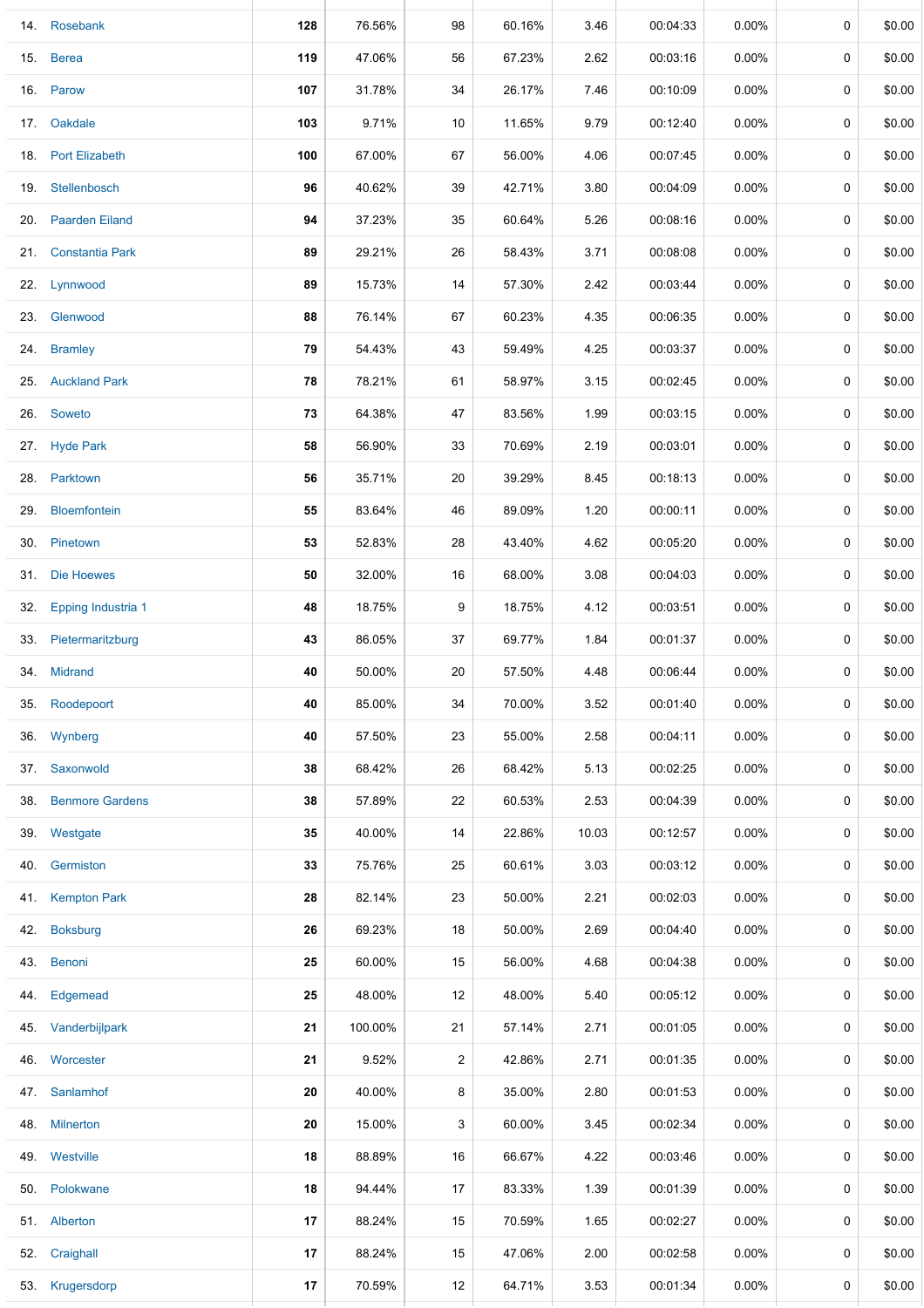| 54. | <b>East London</b>    | 12             | 75.00%   | 9              | 75.00%        | 1.50  | 00:01:23 | $0.00\%$ | 0      | \$0.00 |
|-----|-----------------------|----------------|----------|----------------|---------------|-------|----------|----------|--------|--------|
|     | 55. Florida           | 12             | 66.67%   | 8              | 50.00%        | 3.08  | 00:06:41 | $0.00\%$ | 0      | \$0.00 |
|     | 56. Gallo Manor       | 12             | 58.33%   | 7              | 58.33%        | 1.58  | 00:01:09 | $0.00\%$ | 0      | \$0.00 |
|     | 57. Modderfontein     | 12             | 75.00%   | 9              | 66.67%        | 8.50  | 00:04:17 | $0.00\%$ | 0      | \$0.00 |
|     | 58. Potchefstroom     | 12             | 83.33%   | 10             | 91.67%        | 1.17  | 00:00:04 | $0.00\%$ | 0      | \$0.00 |
|     | 59. V & A Waterfront  | 11             | 81.82%   | 9              | 36.36%        | 3.27  | 00:05:53 | $0.00\%$ | 0      | \$0.00 |
|     | 60. Vereeniging       | 10             | 90.00%   | 9              | 100.00%       | 1.00  | 00:00:00 | $0.00\%$ | 0      | \$0.00 |
|     | 61. Fairland          | 10             | 100.00%  | 10             | 90.00%        | 1.20  | 00:00:08 | $0.00\%$ | 0      | \$0.00 |
|     | 62. Benrose           | 9              | 88.89%   | 8              | 77.78%        | 2.78  | 00:01:27 | $0.00\%$ | 0      | \$0.00 |
|     | 63. Bryanston         | 9              | 77.78%   | $\overline{7}$ | 66.67%        | 3.11  | 00:08:29 | $0.00\%$ | 0      | \$0.00 |
|     | 64. Ferndale          | 9              | 66.67%   | 6              | 22.22%        | 5.33  | 00:10:28 | $0.00\%$ | 0      | \$0.00 |
| 65. | <b>Bertrams</b>       | 8              | 100.00%  | 8              | 62.50%        | 2.12  | 00:01:06 | $0.00\%$ | 0      | \$0.00 |
|     | 66. Isando            | 8              | 62.50%   | 5              | 50.00%        | 4.88  | 00:03:23 | $0.00\%$ | 0      | \$0.00 |
|     | 67. Nelspruit         | 8              | 50.00%   | 4              | 87.50%        | 1.25  | 00:00:12 | $0.00\%$ | 0      | \$0.00 |
|     | 68. Umlazi            | 8              | 100.00%  | 8              | 50.00%        | 2.12  | 00:01:51 | $0.00\%$ | 0      | \$0.00 |
|     | 69. Kimberley         | $\overline{7}$ | 85.71%   | 6              | 42.86%        | 2.86  | 00:02:19 | $0.00\%$ | 0      | \$0.00 |
| 70. | Overport              | $\overline{7}$ | 71.43%   | 5              | 42.86%        | 5.14  | 00:02:12 | $0.00\%$ | 0      | \$0.00 |
|     | 71. Bedford Gardens   | 6              | 66.67%   | 4              | 33.33%        | 10.00 | 00:12:37 | $0.00\%$ | 0      | \$0.00 |
|     | 72. Mondeor           | 6              | 66.67%   | 4              | 33.33%        | 12.83 | 00:20:16 | $0.00\%$ | 0      | \$0.00 |
|     | 73. Paulshof          | 6              | 16.67%   | $\mathbf{1}$   | 66.67%        | 2.83  | 00:05:56 | $0.00\%$ | 0      | \$0.00 |
| 74. | Senderwood            | 6              | 83.33%   | 5              | 66.67%        | 1.50  | 00:00:51 | $0.00\%$ | 0      | \$0.00 |
|     | 75. Klerksdorp        | 6              | 100.00%  | 6              | 50.00%        | 1.50  | 00:00:53 | $0.00\%$ | 0      | \$0.00 |
|     | 76. Arcadia           | 6              | 66.67%   | 4              | 50.00%        | 2.83  | 00:06:22 | $0.00\%$ | 0      | \$0.00 |
|     | 77. Essenwood         | 6              | 100.00%  | 6              | 66.67%        | 1.67  | 00:00:41 | $0.00\%$ | 0      | \$0.00 |
| 78. | Harrismith            | 5              | 80.00%   | 4              | 100.00%       | 1.00  | 00:00:00 | $0.00\%$ | 0      | \$0.00 |
| 79. | Onderstepoort         | 5              | 40.00%   | $\overline{2}$ | 60.00%        | 2.80  | 00:00:47 | $0.00\%$ | 0      | \$0.00 |
|     | 80. Rivonia           | 5              | 100.00%  | 5              | 80.00%        | 1.40  | 00:00:17 | $0.00\%$ | 0      | \$0.00 |
| 81. | <b>Umhlanga Rocks</b> | 5              | 40.00%   | $\overline{2}$ | 80.00%        | 1.40  | 00:00:28 | $0.00\%$ | 0      | \$0.00 |
| 82. | Rustenburg            | 5              | 100.00%  | 5              | 40.00%        | 5.20  | 00:10:10 | $0.00\%$ | 0      | \$0.00 |
|     | 83. Knysna            | 5              | 100.00%  | 5              | 20.00%        | 3.80  | 00:09:10 | $0.00\%$ | 0      | \$0.00 |
| 84. | <b>Durban North</b>   | 5              | 60.00%   | 3              | 80.00%        | 1.60  | 00:02:29 | $0.00\%$ | 0      | \$0.00 |
| 85. | Cramerview            | 4              | 100.00%  | 4              | 100.00%       | 1.00  | 00:00:00 | $0.00\%$ | 0      | \$0.00 |
| 86. | Edenvale              | 4              | 100.00%  | 4              | 75.00%        | 2.25  | 00:02:49 | $0.00\%$ | 0      | \$0.00 |
| 87. | Emalahleni            | 4              | 75.00%   | 3              | 75.00%        | 2.00  | 00:00:44 | $0.00\%$ | 0      | \$0.00 |
| 88. | <b>Somerset West</b>  | 4              | 75.00%   | 3              | 75.00%        | 1.50  | 00:00:03 | $0.00\%$ | 0      | \$0.00 |
| 89. | Jeppestown            | 3              | 100.00%  | 3              | 100.00%       | 1.00  | 00:00:00 | $0.00\%$ | 0      | \$0.00 |
|     | 90. Laudium           | 3              | 100.00%  | 3              | 66.67%        | 1.33  | 00:00:13 | $0.00\%$ | 0      | \$0.00 |
| 91. | <b>Northcliff</b>     | 3              | 66.67%   | $\overline{2}$ | 66.67%        | 1.33  | 00:00:33 | $0.00\%$ | 0      | \$0.00 |
| 92. | Olifantsfontein       | 3              | 33.33%   | $\mathbf{1}$   | 66.67%        | 1.67  | 00:00:16 | $0.00\%$ | 0      | \$0.00 |
| 93. | Primrose              | 3              | $0.00\%$ | 0              | 66.67%        | 1.33  | 00:08:31 | $0.00\%$ | 0      | \$0.00 |
| QΔ  | <b>Wierdanark</b>     | $\mathbf{R}$   | 100.00%  | 3              | <b>AR A7%</b> | 1 33  | 00.03.56 | ህ ሀሀላ    | $\cap$ | ደሀ ሀሀ  |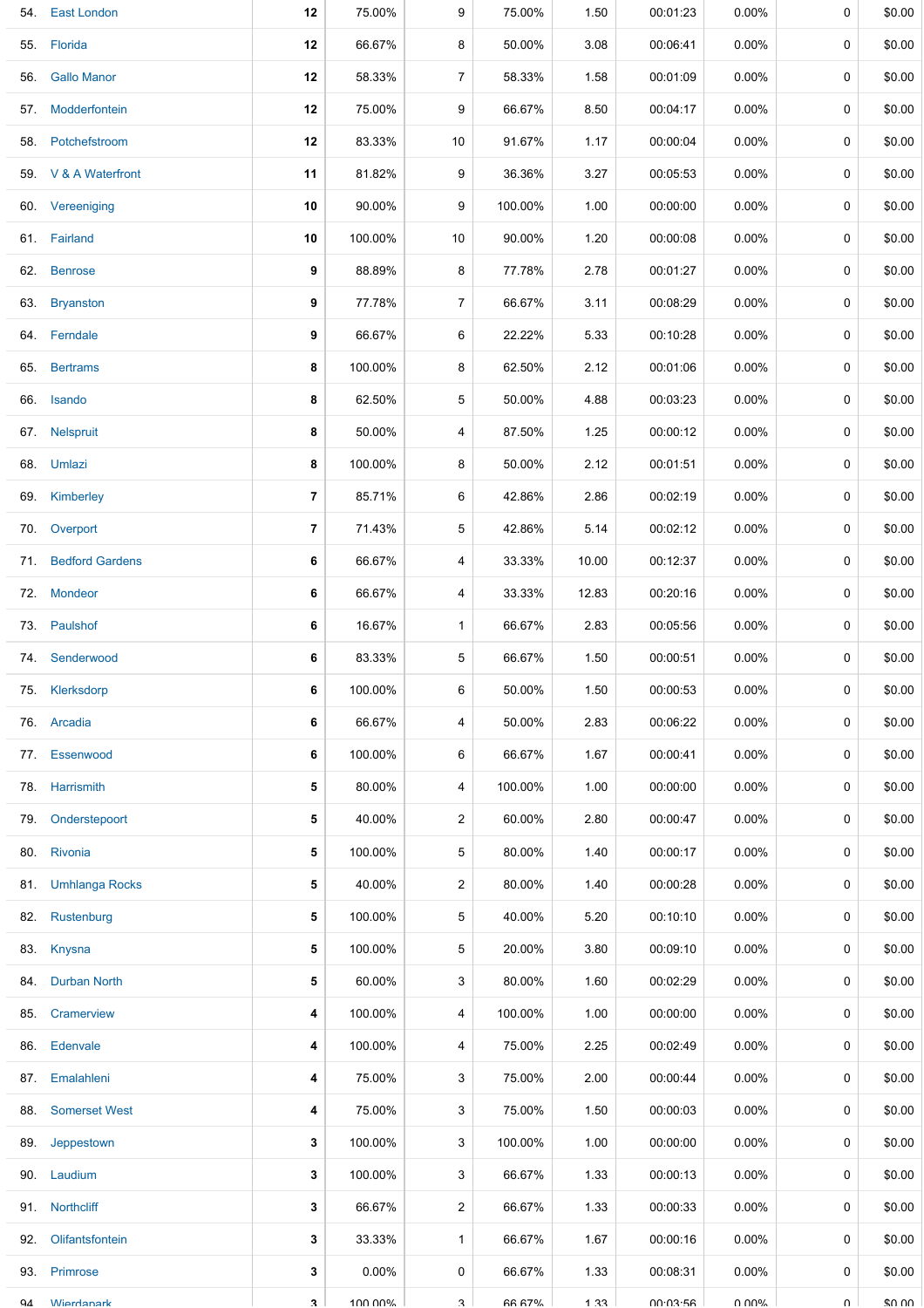|      | 95. Woodmead           | 3            | 100.00%  | 3              | 66.67%   | 2.33  | 00:02:46 | 0.00%    | 0           | \$0.00 |
|------|------------------------|--------------|----------|----------------|----------|-------|----------|----------|-------------|--------|
|      | 96. Tzaneen            | 3            | 33.33%   | $\mathbf{1}$   | 0.00%    | 5.33  | 00:11:57 | $0.00\%$ | 0           | \$0.00 |
|      | 97. Houghton Estate    | 3            | 100.00%  | 3              | 33.33%   | 1.67  | 00:08:25 | 0.00%    | 0           | \$0.00 |
| 98.  | <b>Brakpan</b>         | $\mathbf{2}$ | 100.00%  | $\overline{2}$ | 50.00%   | 1.50  | 00:00:16 | $0.00\%$ | 0           | \$0.00 |
| 99.  | <b>Bromhof</b>         | $\mathbf 2$  | 100.00%  | 2              | 100.00%  | 1.00  | 00:00:00 | $0.00\%$ | 0           | \$0.00 |
| 100. | Honeydew               | $\mathbf{2}$ | 100.00%  | 2              | 100.00%  | 1.00  | 00:00:00 | $0.00\%$ | 0           | \$0.00 |
|      | 101. Kyalami AH        | 2            | 100.00%  | 2              | 100.00%  | 1.00  | 00:00:00 | 0.00%    | 0           | \$0.00 |
| 102. | Monument               | 2            | 50.00%   | $\mathbf{1}$   | 100.00%  | 1.00  | 00:00:00 | 0.00%    | 0           | \$0.00 |
|      | 103. Wadeville         | 2            | 50.00%   | $\mathbf{1}$   | 100.00%  | 1.00  | 00:00:00 | $0.00\%$ | 0           | \$0.00 |
|      | 104. Westdene          | $\mathbf{2}$ | 100.00%  | 2              | 50.00%   | 1.50  | 00:00:11 | 0.00%    | 0           | \$0.00 |
|      | 105. Secunda           | $\mathbf{2}$ | 100.00%  | $\overline{2}$ | 0.00%    | 9.00  | 00:10:47 | 0.00%    | 0           | \$0.00 |
|      | 106 Newcastle          | $\mathbf{2}$ | 100.00%  | $\overline{a}$ | 100.00%  | 1.00  | 00:00:00 | $0.00\%$ | 0           | \$0.00 |
| 107. | <b>Richards Bay</b>    | $\mathbf{2}$ | 50.00%   | $\mathbf{1}$   | 50.00%   | 3.50  | 00:06:44 | $0.00\%$ | 0           | \$0.00 |
|      | 108. Umkomaas          | 2            | 100.00%  | $\overline{2}$ | 100.00%  | 1.00  | 00:00:00 | 0.00%    | 0           | \$0.00 |
|      | 109. Oudtshoorn        | $\mathbf{2}$ | 100.00%  | $\overline{2}$ | 100.00%  | 1.00  | 00:00:00 | $0.00\%$ | 0           | \$0.00 |
|      | 110. Saldanha          | 2            | 100.00%  | 2              | 100.00%  | 1.00  | 00:00:00 | $0.00\%$ | 0           | \$0.00 |
|      | 111. Wellington        | $\mathbf{2}$ | 50.00%   | $\mathbf{1}$   | 100.00%  | 1.00  | 00:00:00 | $0.00\%$ | 0           | \$0.00 |
|      | 112. Greyville         | 2            | 100.00%  | 2              | 100.00%  | 1.00  | 00:00:00 | 0.00%    | 0           | \$0.00 |
|      | 113. Kloof             | $\mathbf{2}$ | 100.00%  | $\overline{a}$ | 100.00%  | 1.00  | 00:00:00 | $0.00\%$ | 0           | \$0.00 |
|      | 114. Westridge         | 2            | 50.00%   | $\mathbf{1}$   | 100.00%  | 1.00  | 00:00:00 | 0.00%    | 0           | \$0.00 |
|      | 115. Springs           | $\mathbf{2}$ | 100.00%  | $\overline{a}$ | 50.00%   | 5.50  | 00:23:42 | 0.00%    | 0           | \$0.00 |
|      | 116. Alice             | 1            | $0.00\%$ | 0              | 100.00%  | 1.00  | 00:00:00 | $0.00\%$ | 0           | \$0.00 |
|      | 117. Grahamstown       | 1            | 100.00%  | $\mathbf{1}$   | 0.00%    | 9.00  | 00:40:20 | $0.00\%$ | $\mathbf 0$ | \$0.00 |
|      | 118. Uitenhage         | 1            | 100.00%  | $\mathbf{1}$   | 100.00%  | 1.00  | 00:00:00 | $0.00\%$ | 0           | \$0.00 |
|      | 119. Mthatha           | 1            | 100.00%  | $\mathbf{1}$   | 100.00%  | 1.00  | 00:00:00 | 0.00%    | 0           | \$0.00 |
|      | 120. Welkom            | 1            | 100.00%  | $\mathbf{1}$   | 100.00%  | 1.00  | 00:00:00 | $0.00\%$ | 0           | \$0.00 |
|      | 121. Bedfordview       | 1            | 100.00%  | $\mathbf{1}$   | 100.00%  | 1.00  | 00:00:00 | 0.00%    | 0           | \$0.00 |
|      | 122. Brits             | 1            | 100.00%  | $\mathbf{1}$   | 100.00%  | 1.00  | 00:00:00 | $0.00\%$ | 0           | \$0.00 |
| 123. | Fourways               | 1            | 100.00%  | $\mathbf{1}$   | $0.00\%$ | 2.00  | 00:07:19 | $0.00\%$ | 0           | \$0.00 |
|      | 124. Garsfontein       | 1            | 100.00%  | $\mathbf{1}$   | 100.00%  | 1.00  | 00:00:00 | $0.00\%$ | 0           | \$0.00 |
|      | 125. Ga-Rankuwa Unit 2 | 1            | 100.00%  | $\mathbf{1}$   | $0.00\%$ | 2.00  | 00:03:54 | $0.00\%$ | 0           | \$0.00 |
|      | 126. Silverton         | 1            | 100.00%  | $\mathbf{1}$   | 100.00%  | 1.00  | 00:00:00 | $0.00\%$ | 0           | \$0.00 |
|      | 127. White River       | 1            | 100.00%  | $\mathbf{1}$   | $0.00\%$ | 15.00 | 00:08:07 | $0.00\%$ | 0           | \$0.00 |
|      | 128. Tongaat           | 1            | 100.00%  | $\mathbf{1}$   | $0.00\%$ | 2.00  | 00:00:42 | $0.00\%$ | 0           | \$0.00 |
|      | 129. Ulundi            | 1            | 100.00%  | $\mathbf{1}$   | $0.00\%$ | 3.00  | 00:09:45 | $0.00\%$ | 0           | \$0.00 |
| 130. | Phalaborwa             | 1            | 100.00%  | $\mathbf{1}$   | 100.00%  | 1.00  | 00:00:00 | 0.00%    | 0           | \$0.00 |
|      | 131. Caledon           | 1            | $0.00\%$ | 0              | $0.00\%$ | 3.00  | 00:03:10 | $0.00\%$ | 0           | \$0.00 |
|      | 132. Fish Hoek         | 1            | $0.00\%$ | 0              | 100.00%  | 1.00  | 00:00:00 | $0.00\%$ | 0           | \$0.00 |
| 133. | Malmesbury             | 1            | 100.00%  | $\mathbf{1}$   | 100.00%  | 1.00  | 00:00:00 | $0.00\%$ | 0           | \$0.00 |
| 134. | Bronkhorstspruit       | 1            | 100.00%  | $\mathbf{1}$   | 100.00%  | 1.00  | 00:00:00 | $0.00\%$ | 0           | \$0.00 |

94. Wierdapark **3** 100.00% 3 66.67% 1.33 00:03:56 0.00% 0 \$0.00